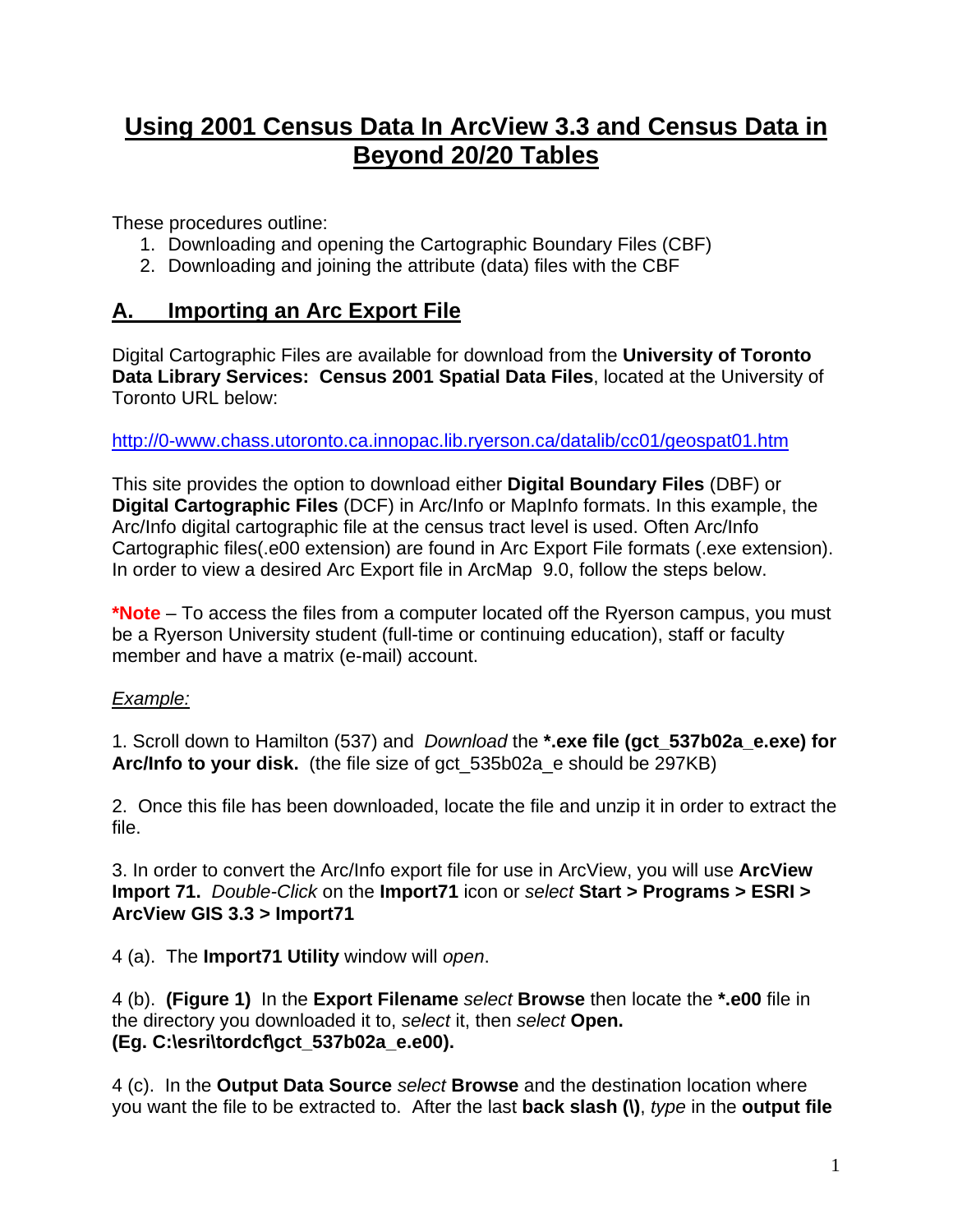**name with no extension (Eg. C:\esri\tordcf\ gct\_537b02a\_e.** S*elect* **OK**. *Click* **OK**  when the **Import Complete** appears**.**

| Import71 Utility<br>μç                                                                                                                |
|---------------------------------------------------------------------------------------------------------------------------------------|
| Enter the name of the export file finclude the 'e00' file extension]. Then enter<br>the name for the output data source.              |
| Export Filename:  ing_the_Data\CHASS\gct_537b02a_e.e00<br>Browse<br>Output Data Source:  ing_the_Data\CHAS\$\gct_537b02a_e <br>Browse |
| <b>No Extension</b><br><b>OK</b><br>Cancel<br><b>Help</b>                                                                             |

**(Figure 1)** 

# **B. Opening the ArcInfo Coverage in ArcView 3.3**

1. *Double-Click* on the **ArcView GIS 3.3** icon or *select* **Start > Programs > ESRI > ArcView GIS 3.3 > ArcView GIS 3.3**.

2. In the **Welcome to ArcView GIS window** *click* **with a new View**, then *click* **OK**.

3. In the **Add data window**, it asks you: "**Would you like to add data to the View now?"**, *click* **Yes**.

4. In the **Add Theme window**, browse to the boundary file **(Example C:\esri\tordcf\ gct\_537b02a\_e)**. *Click* **OK**.

5. *Maximize* the window titled **View1**, and *maximize* the window titled **ArcView GIS 3.3.**

6. *Click* the little grey box (a check mark will appear) left of the word **gct\_537b02a\_e**.

 $\bigcirc$  est\_637602a\_e

You now have a layer showing the Hamilton CMA with census tract boundaries. In ArcView this layer is called a **theme.**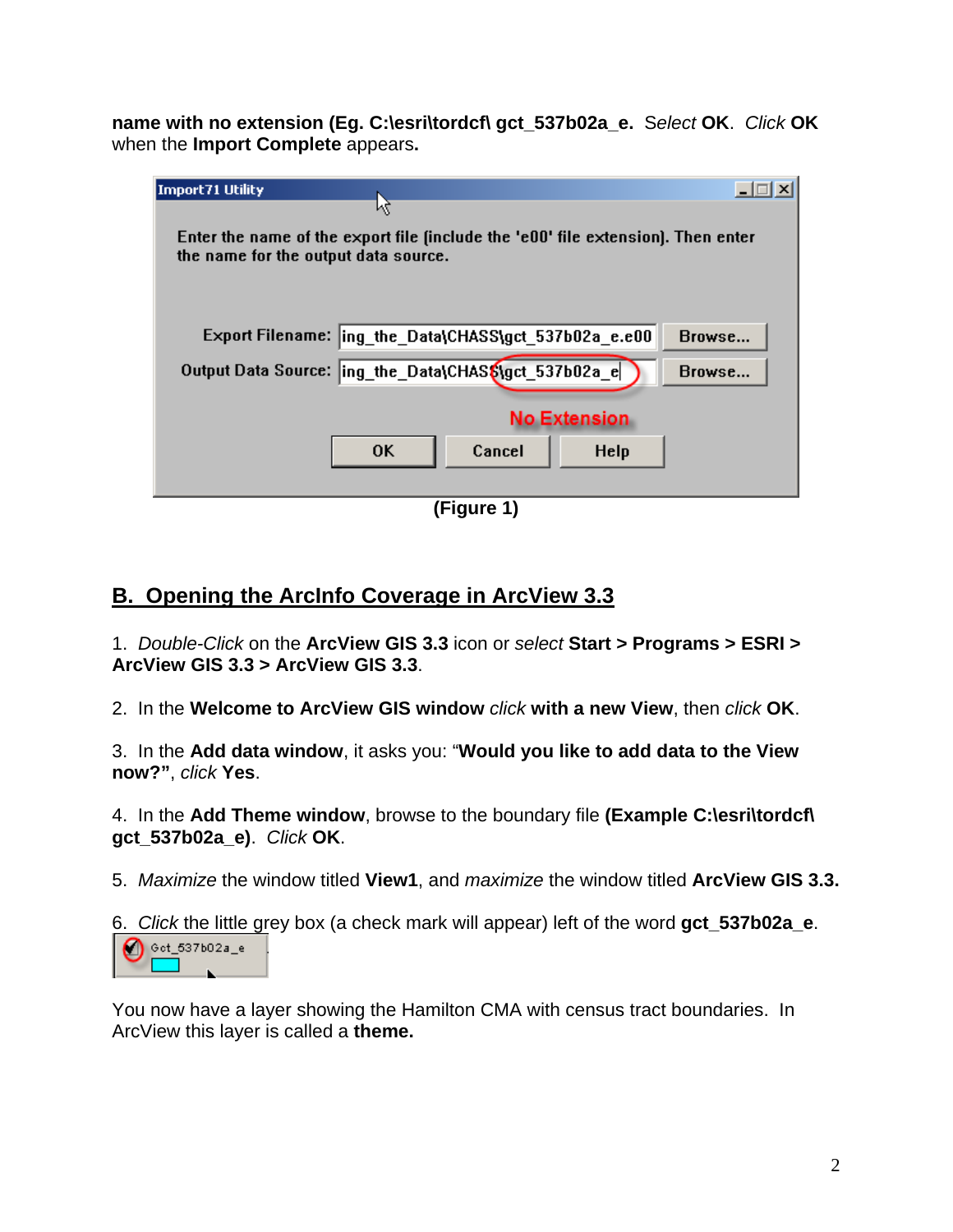### **C. Converting From a Coverage to a Shape-file**

1. Make sure that **gct\_537b02a\_e** is *active* (by clicking on the file name). From the main menu *click* **Theme > Convert to Shapefile** and give it a name **(Eg. Hamct.shp).**  *Select* **Yes**, when asked to **Add shapefile as theme to the view**.

2. Make **gct\_537b02a\_e** *active*, and from the main menu *select* **Edit > Delete Themes > Yes To All**.

3. Now display Hamct.shp and make it active by *clicking* on the file name and putting a check in the little grey box beside the Hamct.shp name.

## **D. Getting Attribute Census 2001 Data**

1. You may download the data from **Census of Canada, 2001: Profile Series** located at the site listed below:

http://0-www.chass.utoronto.ca.innopac.lib.ryerson.ca/datalib/cc01/profil01.htm

There are 9 subject profiles:

- 1. Profile of language characteristics
- 2. Profile of aboriginal communities
- 3. Age and sex
- 4. Marital status, families & household living arrangements, and housing
- 5. Language, mobility, and migration
- 6. Citizenship, immigration, birthplace, generation status, ethnic origin, visible minorities and aboriginal peoples
- 7. Labour force activity, class of worker, occupation, industry, place of work, mode of transportation, language of work and unpaid work
- 8. School attendance, education, field of study, highest level of schooling and earnings
- 9. Profile of income of individuals, families and households, social and economic characteristics of individuals, families and households, housing costs, and religion

At the Census tract level there is also an "All Canada file" and a "CMA Toronto Subset" As you can see on the website, these files are available at many geographic levels that include:

- **A.** Census Subdivision (CSD)
- **B.** Dissemination Area (DA)
- **C.** Forward Sortation Area (FSA)
- **D.** Census Metropolitan Area (CMA) / Census Agglomeration (CA)
- **E.** Census Tract (CT)
- **F.** Federal Electoral District (FED)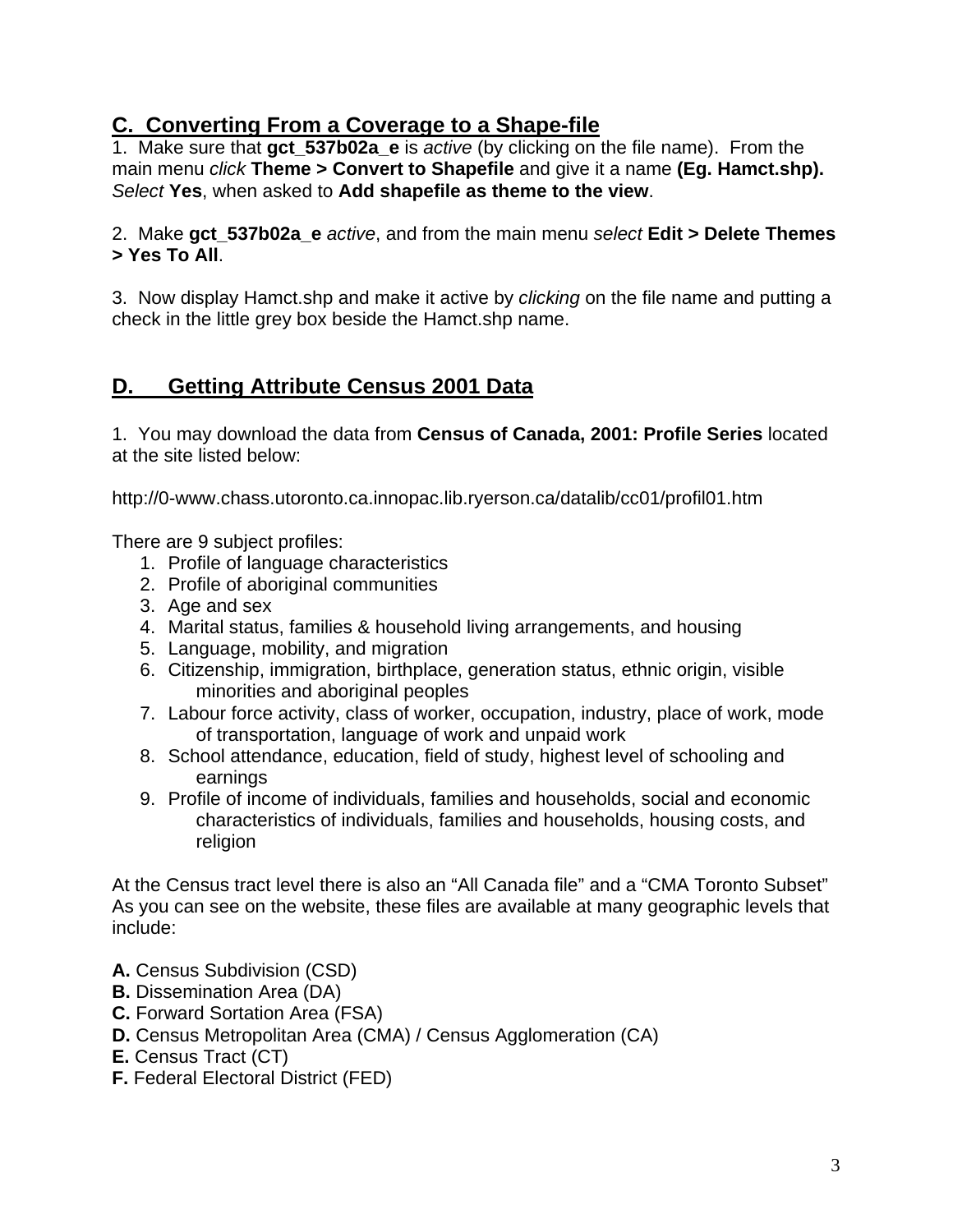**\*Note:** In order to continue this exercise, you must have a version of Beyond 20/20 that is version 6.2 or later. If you do not have this program, you can go to the website below and download it:

http://0-www.chass.utoronto.ca.innopac.lib.ryerson.ca/datalib/caq/b2020.htm

-Then select the link **[beyond-6-2.exe](http://prod.library.utoronto.ca:8090/datalib/datar/b2020/v6_2/beyond-6-2.exe)**, when prompted to save, select a desired location and then save. The file will be compressed (zipped), thus you have to uncompress it in order to use it.

1(a). For this exercise we will use: **School attendance, education, field of study, highest level of schooling and earnings** at the **C. Census Tract (CT) Level**, therefore, *select* **95f0491xcb01005.**

1(b). Then *select* **Open**.

#### A **Beyond 20/20 Professional Browser version 6.2**, should *open*.

The first task is to *switch* the position of the **Columns** and the **Rows**. The **Census Metropolitan Areas** with their **census tract numbers** should be at the side, while the variables should be along the top.

| $  d $ $\times$<br>C Beyond 20/20 Professional Browser - [ Profile of School Attendance, Education, Field of Study, Highest Level of Schooling and Earnings, for Census Metropolita] |                                    |                     |                  |                 |                                                                                |                        |                |                     |  |  |  |  |  |
|--------------------------------------------------------------------------------------------------------------------------------------------------------------------------------------|------------------------------------|---------------------|------------------|-----------------|--------------------------------------------------------------------------------|------------------------|----------------|---------------------|--|--|--|--|--|
| $ F$ $\times$<br>File Edit View Dimension Item Window Help                                                                                                                           |                                    |                     |                  |                 |                                                                                |                        |                |                     |  |  |  |  |  |
| $\mathbb{R}$<br>$\leftarrow$ Geography                                                                                                                                               | $\mathbf{r}$<br>4<br>$\rightarrow$ | mm<br><b>En</b> kal | â                |                 |                                                                                |                        |                |                     |  |  |  |  |  |
| Values: Values                                                                                                                                                                       |                                    |                     |                  |                 |                                                                                |                        |                |                     |  |  |  |  |  |
| Profile of Cens E Total population                                                                                                                                                   |                                    | Not attending       | Attending        | Attending       | <b>Total population</b>                                                        | Educational            | Fine and app   | Humani-             |  |  |  |  |  |
| A<br><u>Geography</u>                                                                                                                                                                | 15 to 24 γ <b>A</b>                | school              | school full time | school part ti  | of males w                                                                     | , recreational         | arts           | related             |  |  |  |  |  |
| St. John's (001) 00000                                                                                                                                                               | 26,520                             | 9,300               | 16,145           | 1,075           | 32,605                                                                         | 2,325                  | 720            |                     |  |  |  |  |  |
| 0001.00 (001000100) 00000                                                                                                                                                            | 345                                | 175                 | 165              | 10              | 210                                                                            | 10                     | $\overline{0}$ |                     |  |  |  |  |  |
| 0002.00 (001000200) 00000                                                                                                                                                            | 560                                | 170                 | 380              | 10              | 920                                                                            | 60                     | 35             |                     |  |  |  |  |  |
| 0003.01 (001000301) 00000                                                                                                                                                            | 755                                | 315                 | 410              | 25              | 895                                                                            | 65                     | 35             |                     |  |  |  |  |  |
| 0003.02 (001000302) 00000                                                                                                                                                            | 825                                | 270                 | 520              | 35              | 955                                                                            | 80                     | 15             |                     |  |  |  |  |  |
| 0004.00 (001000400) 00000                                                                                                                                                            | 1,380                              | 560                 | 790              | 30              | 1,045                                                                          | 50                     | 30             |                     |  |  |  |  |  |
| 0005.01 (001000501) 00000                                                                                                                                                            | 375                                | 145                 | 205              | 25              | 330                                                                            | 15                     | 15             |                     |  |  |  |  |  |
| 0005.02 (001000502) 00000                                                                                                                                                            | 685                                | 205                 | 455              | 20              | 505                                                                            | 45                     | 35             |                     |  |  |  |  |  |
| 0006.00 (001000600) 00000                                                                                                                                                            | 515                                | 275                 | 225              | 20              | 490                                                                            | 35                     | 30             |                     |  |  |  |  |  |
| 0007.00 (001000700) 01000                                                                                                                                                            | 395                                | 180                 | 175              | 40              | 560                                                                            | 15                     | 45             |                     |  |  |  |  |  |
| 0008.00 (001000800) 01000                                                                                                                                                            | 220                                | 90                  | 130              | $\mathbf 0$     | 325                                                                            | 40                     | 30             |                     |  |  |  |  |  |
| 0009.00 (001000900) 00000                                                                                                                                                            | 70                                 | 25                  | 35               | 10              | 170                                                                            | 40                     | $\mathbf 0$    |                     |  |  |  |  |  |
| 0010.00 (001001000) 00000                                                                                                                                                            | 230                                | 100                 | 130              | $\Omega$        | 395                                                                            | 30                     | 30             |                     |  |  |  |  |  |
| 0011.00 (001001100) 00000                                                                                                                                                            | 435                                | 145                 | 285              | 10              | 385                                                                            | 15                     | 20             |                     |  |  |  |  |  |
| 0012.00 (001001200) 00000                                                                                                                                                            | 475                                | 175                 | 295              | $\Box$          | 525                                                                            | 35                     | 15             |                     |  |  |  |  |  |
| 0013.00 (001001300) 00000                                                                                                                                                            | 295                                | 30                  | 240              | 25              | 455                                                                            | 60                     | 10             |                     |  |  |  |  |  |
| 0014.00 (001001400) 00000                                                                                                                                                            | 450                                | 130                 | 300              | 25              | 675                                                                            | 60                     | 15             |                     |  |  |  |  |  |
| 0015.01 (001001501) 00001                                                                                                                                                            | 695                                | 245                 | 405              | 45              | 945                                                                            | 80                     | 15             |                     |  |  |  |  |  |
| 0015.02 (001001502) 00000                                                                                                                                                            | 735                                | 215                 | 500              | 15              | 1,035                                                                          | 100                    | 30             |                     |  |  |  |  |  |
| 0015.03 (001001503) 00000                                                                                                                                                            | 820                                | 180                 | 605              | 35              | 1.275                                                                          | 85                     | $\Box$         |                     |  |  |  |  |  |
| 0015.04 (001001504) 00001                                                                                                                                                            | 880                                | 160                 | 690              | 40              | 1,240                                                                          | 135                    | $\Omega$       |                     |  |  |  |  |  |
| 0016.00 (001001600) 00000                                                                                                                                                            | 1,355                              | 370                 | 915              | 70              | 1,355                                                                          | 90                     | 10             |                     |  |  |  |  |  |
| 0017.00 (001001700) 00001                                                                                                                                                            | 95                                 | 45                  | 40               | 10 <sup>1</sup> | 175                                                                            | 25                     | 0              |                     |  |  |  |  |  |
| 0100.01 (001010001) 00001                                                                                                                                                            | 745                                | 285                 | 445              | 15              | 875                                                                            | 75                     | 10             |                     |  |  |  |  |  |
| 0100.03 (001010003) 00001                                                                                                                                                            | 480                                | 245                 | 210              | 30              | 580                                                                            | 20                     | $\Box$         |                     |  |  |  |  |  |
| 0100.04 (001010004) 00001                                                                                                                                                            | 660                                | 245                 | 360              | 45              | 635                                                                            | 45                     | 25             |                     |  |  |  |  |  |
| 0110.00 (001011000) 00000                                                                                                                                                            | 325                                | 80                  | 230              | 15              | 430                                                                            | 15                     | $\Omega$       |                     |  |  |  |  |  |
| 0170.01 (001017001) 00001                                                                                                                                                            | 465                                | 190                 | 255              | 20              | 670                                                                            | 50                     | 30             |                     |  |  |  |  |  |
| 0170.02 (001017002) 00000                                                                                                                                                            | 815                                | 215                 | 580              | 20              | 1,040                                                                          | 120                    | $\Omega$       |                     |  |  |  |  |  |
| 0171.00 (001017100) 00001                                                                                                                                                            | 505                                | 190                 | 295              | 25              | 540                                                                            | 45                     | 25             |                     |  |  |  |  |  |
| 0470.00.004047000\ 00004                                                                                                                                                             | $-$                                | oor.                | one.             | co.             | $\overline{a}$                                                                 | $\sim$                 | or.            | $\mathbf{E}$        |  |  |  |  |  |
| For Help, press F1                                                                                                                                                                   |                                    |                     |                  |                 | 4785/4785                                                                      | St. John's (001) 00000 |                | <b>ENG</b>          |  |  |  |  |  |
| <b>BS</b><br>Beyond_2020<br><b>de Start</b>                                                                                                                                          | B B2020 ArcMap9 Getting            |                     |                  |                 | Untitled - ArcMap - ArcInfo   @ Census of Canada, 2001   F Beyond 20/20 Profes |                        |                | « <b>V</b> 11:12 AM |  |  |  |  |  |

**(Figure 2)**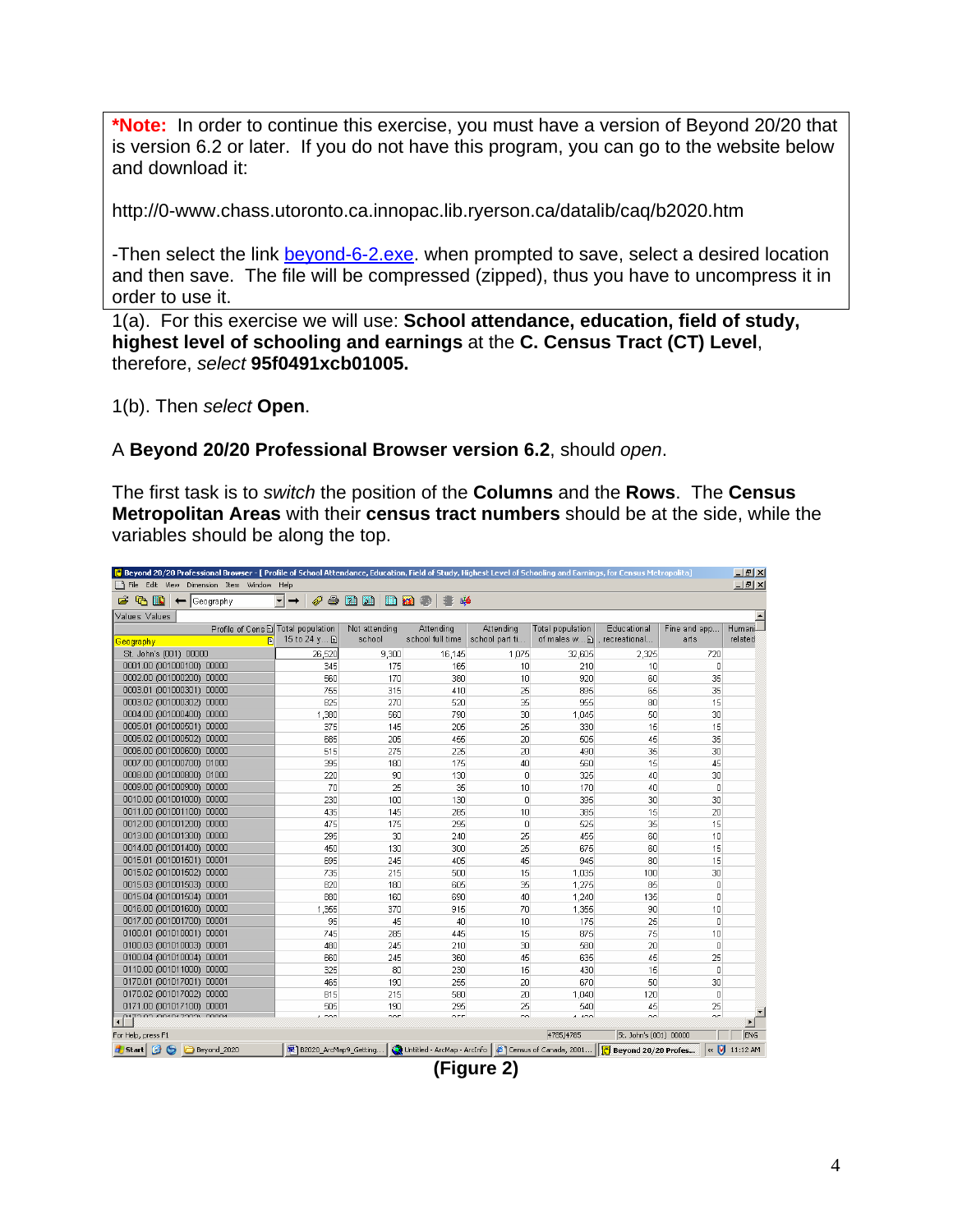2. *Select* the **Geography** heading, now *hold* the **button** *down* and *drag* it over to the heading that says **Profile of Cens**. Then *release* the **button**, now the **Census Metropolitan Areas** with their **census tract numbers** are in the left column (your screen should look like **Figure 2**).

2(a). Make sure the **Geography** heading is *highlighted* in yellow. From the **Main Menu Bar** *select* **Dimension > Search**.

**Field = English Desc Text to Find = 537 Type of Selection = Reduce OK**

2(b). We only want **Census Tracts** which are within the **Hamilton Census Metropolitan Area**, so we will *hide* the extras.

*Highlight* **Hamilton (537) 00000** From the **Main Menu** *select* **Item > Hide** Now *scroll down* to the **bottom** of the **data** and *highlight* the **last 3 census tracts (0537.01, 0537.02, 0537.03)** From the **Main Menu** *select* **Item > Hide** 

| C Beyond 20/20 Professional Browser - [ Profile of School Attendance, Education, Field of Study, Highest Level of Schooling and Earnings, for Census Metropolita]<br>$-1$ $-1 \times 1$ |              |               |                  |                 |                         |                 |                           |                       |  |  |  |  |  |
|-----------------------------------------------------------------------------------------------------------------------------------------------------------------------------------------|--------------|---------------|------------------|-----------------|-------------------------|-----------------|---------------------------|-----------------------|--|--|--|--|--|
| File Edit View Dimension Item Window Help                                                                                                                                               |              |               |                  |                 |                         |                 |                           | $-10x$                |  |  |  |  |  |
| $\mathbb{R}$<br>ら<br>Geography                                                                                                                                                          | Ñ            | 今面面<br>m      | âé<br>kál        |                 |                         |                 |                           |                       |  |  |  |  |  |
| Values: Values                                                                                                                                                                          |              |               |                  |                 |                         |                 |                           |                       |  |  |  |  |  |
| Profile of Cens E Total population                                                                                                                                                      |              | Not attending | Attending        | Attending       | <b>Total population</b> | Educational     | Fine and app              | Humani                |  |  |  |  |  |
| F<br><u>Geography</u>                                                                                                                                                                   | 15 to 24 y m | school        | school full time | school part ti  | of males w              | . recreational  | arts                      | related               |  |  |  |  |  |
| 0001.01 (537000101) 00000                                                                                                                                                               | 280          | 100           | 165              | 15              | 365                     | 25              | 10                        |                       |  |  |  |  |  |
| 0001.02 (537000102) 00000                                                                                                                                                               | 700          | 250           | 415              | 30              | 825                     | 25              | $\overline{0}$            |                       |  |  |  |  |  |
| 0001.03 (537000103) 00000                                                                                                                                                               | 1,010        | 330           | 615              | 65              | 1,250                   | 55              | 15                        |                       |  |  |  |  |  |
| 0001.04 (537000104) 00000                                                                                                                                                               | 785          | 220           | 550              | 20              | 850                     | 40              | 25                        |                       |  |  |  |  |  |
| 0001.05 (537000105) 00000                                                                                                                                                               | 410          | 125           | 250              | 35              | 485                     | $\Box$          | 30 <sup>1</sup>           |                       |  |  |  |  |  |
| 0001.06 (537000106) 00000                                                                                                                                                               | 925          | 325           | 565              | 40              | 835                     | 45              | 30                        |                       |  |  |  |  |  |
| 0001.07 (537000107) 00000                                                                                                                                                               | 685          | 230           | 400              | 50              | 520                     | $\overline{0}$  | 25                        |                       |  |  |  |  |  |
| 0002.01 (537000201) 00000                                                                                                                                                               | 470          | 180           | 265              | 25              | 585                     | 40              | 10                        |                       |  |  |  |  |  |
| 0002.02 (537000202) 00000                                                                                                                                                               | 875          | 255           | 545              | 75              | 1.250                   | 90              | 30                        |                       |  |  |  |  |  |
| 0002.03 (537000203) 00000                                                                                                                                                               | 660          | 215           | 445              | $\Omega$        | 595                     | 20              | 10 <sup>1</sup>           |                       |  |  |  |  |  |
| 0002.04 (537000204) 00000                                                                                                                                                               | 910          | 350           | 505              | 60              | 710                     | 35              | 20                        |                       |  |  |  |  |  |
| 0003.01 (537000301) 00000                                                                                                                                                               | 550          | 190           | 345              | 10              | 810                     | 75              | 15                        |                       |  |  |  |  |  |
| 0003.02 (537000302) 00000                                                                                                                                                               | 600          | 235           | 325              | 40              | 705                     | 75              | 20                        |                       |  |  |  |  |  |
| 0003.03 (537000303) 00000                                                                                                                                                               | 465          | 190           | 255              | 20              | 405                     | $\overline{0}$  | 25                        |                       |  |  |  |  |  |
| 0003.04 (537000304) 00000                                                                                                                                                               | 850          | 325           | 450              | 75              | 1.080                   | 70              | 20                        |                       |  |  |  |  |  |
| 0004.01 (537000401) 00000                                                                                                                                                               | 395          | 175           | 185              | 30              | 420                     | 15              | 10 <sup>1</sup>           |                       |  |  |  |  |  |
| 0004.02 (537000402) 01000                                                                                                                                                               | 615          | 170           | 385              | 60              | 565                     | 45              | 15                        |                       |  |  |  |  |  |
| 0005.01 (537000501) 00000                                                                                                                                                               | 810          | 300           | 450              | 60              | 885                     | 50              | 20                        |                       |  |  |  |  |  |
| 0005.02 (537000502) 00000                                                                                                                                                               | 560          | 210           | 320              | 30              | 480                     | $\overline{0}$  | 35                        |                       |  |  |  |  |  |
| 0005.03 (537000503) 00000                                                                                                                                                               | 560          | 230           | 310              | 10              | 615                     | 55              | 10 <sup>1</sup>           |                       |  |  |  |  |  |
| 0006.00 (537000600) 00000                                                                                                                                                               | 555          | 245           | 280              | 30              | 810                     | 25              | 40                        |                       |  |  |  |  |  |
| 0007.00 (537000700) 00000                                                                                                                                                               | 325          | 125           | 180              | 20              | 365                     | 20              | 10                        |                       |  |  |  |  |  |
| 0008.00 (537000800) 00000                                                                                                                                                               | 255          | 105           | 135              | 10              | 365                     | 10              | 10                        |                       |  |  |  |  |  |
| 0009.00 (537000900) 00000                                                                                                                                                               | 515          | 240           | 265              | 15              | 500                     | 15              | 20                        |                       |  |  |  |  |  |
| 0010.00 (537001000) 00000                                                                                                                                                               | 320          | 160           | 145              | 20              | 455                     | 30 <sup>1</sup> | 10 <sup>1</sup>           |                       |  |  |  |  |  |
| 0011.00 (537001100) 00000                                                                                                                                                               | 220          | 100           | 115              | $\Omega$        | 370                     | 20              | 15                        |                       |  |  |  |  |  |
| 0012.00 (537001200) 00000                                                                                                                                                               | 185          | 100           | 75               | 10              | 285                     | $\mathbf{0}$    | 15                        |                       |  |  |  |  |  |
| 0013.00 (537001300) 00000                                                                                                                                                               | 285          | 115           | 160              | 10 <sup>1</sup> | 535                     | 10              | 20                        |                       |  |  |  |  |  |
| 0014.00 (537001400) 00000                                                                                                                                                               | 315          | 105           | 205              | 10              | 535                     | 30              | 10 <sup>1</sup>           |                       |  |  |  |  |  |
| 0015.00 (537001500) 00000                                                                                                                                                               | 85           | 10            | 65               | 10              | 380                     | 55              | 10 <sup>1</sup>           |                       |  |  |  |  |  |
| 2010.00 /537001000\ 00000                                                                                                                                                               | хe.          | $\lambda =$   | $\sim$           | $\sim$          | co.                     | $\overline{a}$  | ۵l                        | $\blacktriangleright$ |  |  |  |  |  |
| For Help, press F1                                                                                                                                                                      |              |               |                  |                 | 171/4785                |                 | 0303.02 (537030302) 00001 | <b>ENG</b>            |  |  |  |  |  |
| <b>H</b> start   @ 6<br>Untitled - ArcMap - ArcInfo<br>Census of Canada, 2001<br><b>F</b> Beyond 20/20 Profes<br>« <b>V</b> 11:22 AM<br>B B2020_ArcMap9_Getting<br>Beyond_2020          |              |               |                  |                 |                         |                 |                           |                       |  |  |  |  |  |

The ones we have hidden don<sup>t</sup> start with 537 with the number in brackets, ie **0537.01 (602053701) 00000**. So now if you *scroll* the table from top to bottom there should only be **census tracts** that in the brackets start with **537**.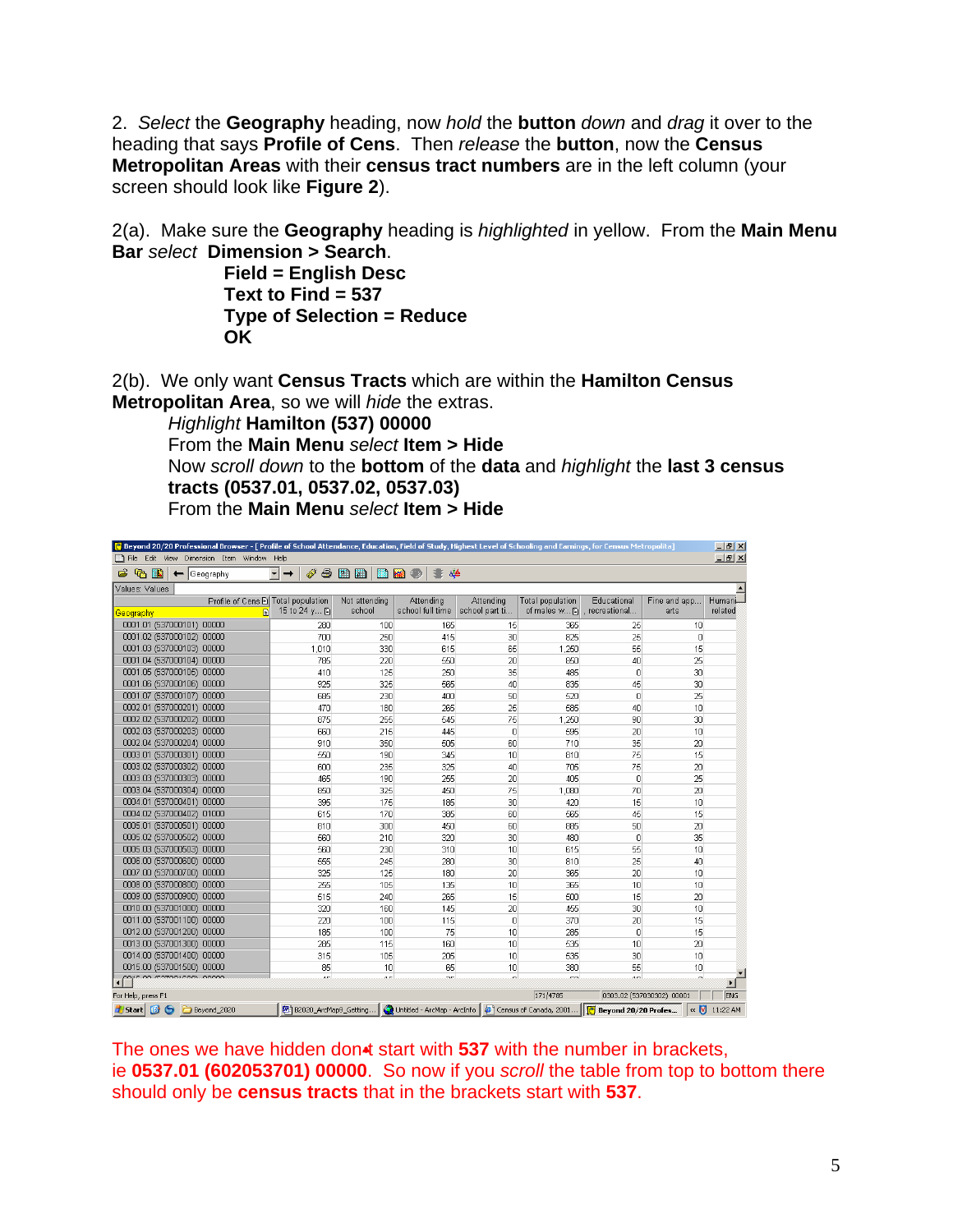2(c). From the **Main Menu Bar** *select* **File > Save As > Ham01.dbf** (Make sure you *change* **List Files of Type to dBase File (\*.dbf)** 

2(d). *Select* OK and again OK when it says Duplicate code(s) detected, unique **codes will be generated.** (You can now close the Beyond 20/20 program as it is not needed anymore).

#### 3. *Open* **Microsoft Excel**

3(a). **File > Open >** (browse to the location of the saved **Ham01.dbf**) **> Open** (Make sure you *change* **Files of Type to dBase Files (\*.dbf**)

3(b). *Select* **Column A** (Make sure the entire column is *highlighted*) From the **Main Menu Bar** *select* **Data > Text to Columns** The **Convert Text to Columns Wizard - Step 1 of 3** will open. For **Original Data Type** = **Fixed Width** *Click* **Next**

> The **Convert Text to Columns Wizard Step 2 of 3** will open Simply *Click* **Next**

The **Convert Text to Columns Wizard Step 3 of 3** will open*, Select* the first column (the one with the two decimal places) then under the **Column Data Format** heading *Select* **Text** *Click* **Finish Select OK** for the **Do you want to replace the contents of the** 

destination cells?.

3(c). *Highlight* **Columns B & C**. Then **Edit > Delete > Columns B & C**

(You will also notice that the column title for column A has been altered, simply click on the title and change it back to Geography)

3(e). *Highlight* the entire **worksheet** by *selecting* the **grey cell** above the **Row 1**, and left of **Column A**.

> From the **Main Menu Bar** *select* **Data > Sort Sort By = GEOGRAPHY Select Ascending**  *Click* **OK**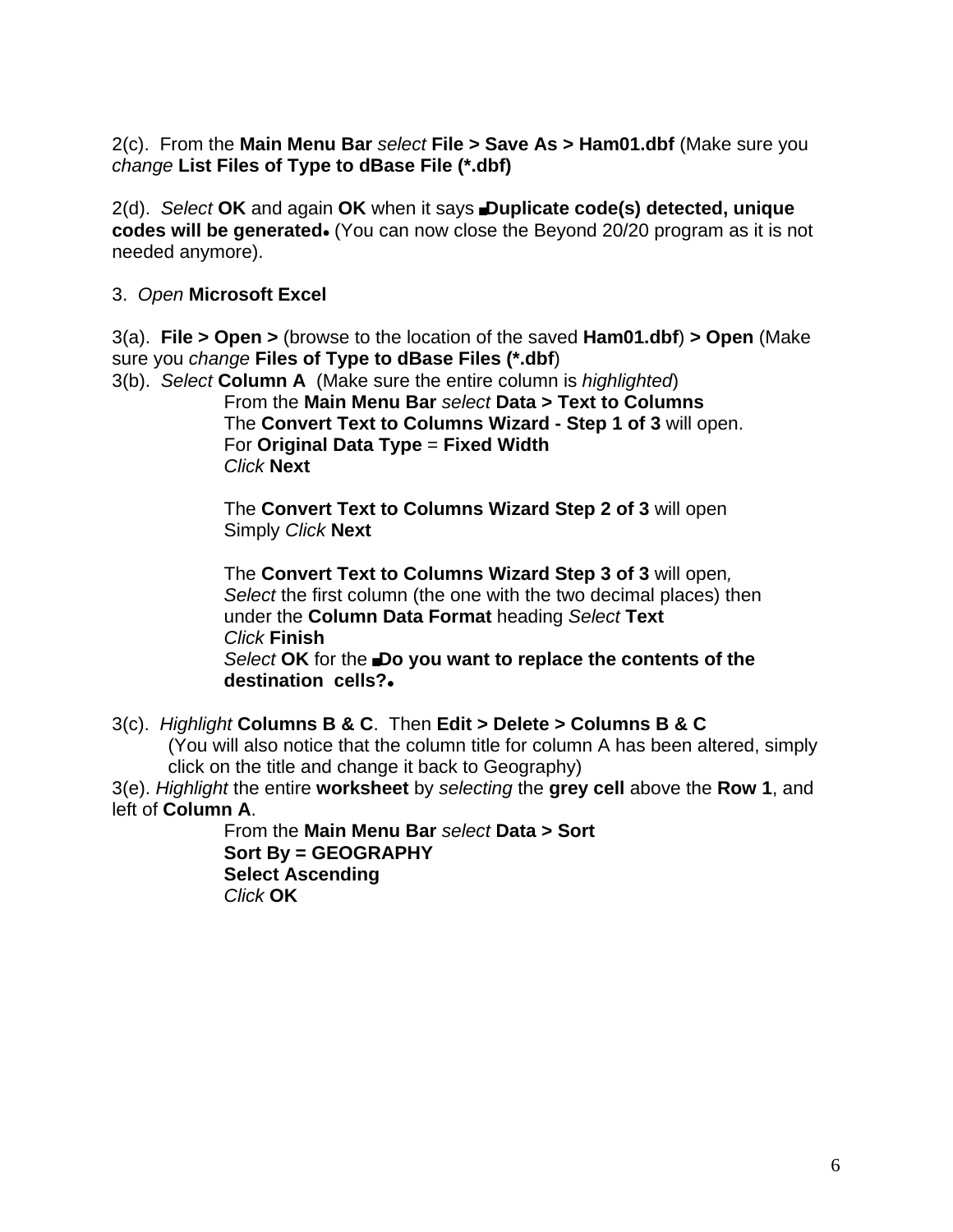| Microsoft Excel - Ham01.dbf                                   |                      |                   |                |                                                                                                                                                                                         |             |          |                                                                          |     |                           |                                |                        |     |                       |             |            |     | $  \sqrt{2}$       |
|---------------------------------------------------------------|----------------------|-------------------|----------------|-----------------------------------------------------------------------------------------------------------------------------------------------------------------------------------------|-------------|----------|--------------------------------------------------------------------------|-----|---------------------------|--------------------------------|------------------------|-----|-----------------------|-------------|------------|-----|--------------------|
| File Edit View Insert Format Tools Data Window Help           |                      |                   |                |                                                                                                                                                                                         |             |          |                                                                          |     |                           |                                |                        |     |                       |             |            |     | $-1$ $-1 \times 1$ |
|                                                               |                      |                   |                |                                                                                                                                                                                         |             |          |                                                                          |     |                           | F                              |                        |     |                       |             |            |     |                    |
| $\bigoplus \bigcap \mathbb{Q}}$<br>日日<br>黒<br>œ<br>n          | 电追                   | $K$ $\rightarrow$ | <b>A</b> Σ f 2 | 仙                                                                                                                                                                                       | $2^{\circ}$ | Arial    |                                                                          |     | $-10$                     | $\mathbf{B}$<br>$\overline{I}$ | $\mathbf U$            | 国营理 | 圉                     | \$ % ,      | $^{+60}$   | න   | $\mathbf{A}$ .     |
| <b>CO</b> SnagIt Par<br>$\overline{\phantom{0}}$<br>Window    |                      |                   |                |                                                                                                                                                                                         |             |          |                                                                          |     |                           |                                |                        |     |                       |             |            |     |                    |
| $= 0001.05$<br>A6                                             |                      |                   |                |                                                                                                                                                                                         |             |          |                                                                          |     |                           |                                |                        |     |                       |             |            |     |                    |
| А                                                             | B                    | Ċ                 | D.             | E                                                                                                                                                                                       | F           | G        | H                                                                        |     | J.                        | K                              |                        | M   | N                     | $\circ$     | P          | Q   | R                  |
| <b>GEOGRAPHY</b><br>$\mathbf{1}$                              | <b>ATTEN(ATTEN(1</b> |                   |                | OTAL EDUCA FINE                                                                                                                                                                         |             |          | A HUMAN SOCIAL COMMEAGRICUENGINEAPPLIEHEALTHMATHE NO SPITOTAL EDUCA FINE |     |                           |                                |                        |     |                       |             |            |     |                    |
| 0001.01<br>$\overline{2}$                                     | 165                  | 15                | 365            | 25                                                                                                                                                                                      | 10          | 0        | 15                                                                       | 60  | 10                        | 30                             | 185                    | 30  | 0                     | n           | 340        | 25  | 36                 |
| 0001.02<br>3                                                  | 415                  | 30                | 825            | 25                                                                                                                                                                                      | $\Box$      | 40       | 75                                                                       | 105 | $\Omega$                  | 30                             | 465                    | 25  | 50                    | $\Omega$    | 890        | 105 | 55                 |
| 0001.03<br>$\overline{4}$                                     | 615                  | 65                | 1250           | 55                                                                                                                                                                                      | 15          | 60       | 90                                                                       | 200 | 45                        | 70                             | 630                    | 40  | 30                    | 0           | 1365       | 145 | 70                 |
| 5<br>0001.04                                                  | 550                  | 20                | 850            | 40                                                                                                                                                                                      | 25          | 45       | 135                                                                      | 110 | 20                        | 45                             | 385                    | 35  | 30                    | $\mathbf 0$ | 995        | 115 | 70                 |
| 0001.05<br>6                                                  | 250                  | 35                | 485            | 0                                                                                                                                                                                       | 30          | 25       | 45                                                                       | 85  | 0                         | 55                             | 215                    | 10  | 20                    | 0           | 540        | 70  | 30 <sub>1</sub>    |
| 7<br>0001.06                                                  | 565                  | 40                | 835            | 45                                                                                                                                                                                      | 30          | 30       | 55                                                                       | 180 | 20                        | 25                             | 400                    | 30  | 25                    | $\Omega$    | 765        | 115 | 6đ                 |
| 0001.07<br>8                                                  | 400                  | 50                | 520            | 0                                                                                                                                                                                       | 25          | 15       | 25                                                                       | 80  | 15                        | 35                             | 305                    | 25  | 10                    | 0           | 615        | 85  | 50                 |
| 9<br>0002.01                                                  | 265                  | 25                | 585            | 40                                                                                                                                                                                      | 10          | 20       | 50                                                                       | 70  | 10                        | 30                             | 320                    | 30  | 15                    | 0           | 570        | 75  | 20                 |
| 10002.02<br>10 <sup>1</sup>                                   | 545                  | 75                | 1250           | 90                                                                                                                                                                                      | 30          | 55       | 110                                                                      | 240 | 25                        | 130                            | 430                    | 55  | 75                    | $\Omega$    | 1285       | 195 | 80                 |
| 0002.03<br>11                                                 | 445                  | 0                 | 595            | 20                                                                                                                                                                                      | 10          | 30       | 30                                                                       | 80  | 40                        | 35                             | 310                    | 15  | 25                    | 0           | 555        | 50  | 40                 |
| 12 0002.04                                                    | 505                  | 60                | 710            | 35                                                                                                                                                                                      | 20          | 55       | 115                                                                      | 100 | 10                        | 75                             | 250                    | 35  | 20                    | 0           | 815        | 145 | 30                 |
| 0003.01<br>13 <sup>°</sup>                                    | 345                  | 10                | 810            | 75                                                                                                                                                                                      | 15          | 40       | 60                                                                       | 105 | 25                        | 75                             | 330                    | 30  | 50                    | 0           | 815        | 95  | 75                 |
| 0003.02<br>14                                                 | 325                  | 40                | 705            | 75                                                                                                                                                                                      | 20          | 70       | 70                                                                       | 80  | 10                        | 40                             | 285                    | 35  | 20                    | 0           | 765        | 100 | 30                 |
| 0003.03<br>15 <sub>1</sub>                                    | 255                  | 20                | 405            | $\Omega$                                                                                                                                                                                | 25          | 35       | 60                                                                       | 45  | 10                        | 10                             | 165                    | 45  | 10                    | $\Box$      | 465        | 55  | 20                 |
| 16<br>0003.04                                                 | 450                  | 75                | 1080           | 70                                                                                                                                                                                      | 20          | 65       | 85                                                                       | 155 | 35                        | 45                             | 500                    | 65  | 35                    | 0           | 1160       | 140 | 60                 |
| 0004.01<br>17                                                 | 185                  | 30                | 420            | 15                                                                                                                                                                                      | 10          | $\Omega$ | 10                                                                       | 55  | 10                        | 25                             | 290                    | 10  | $\Omega$              | $\Omega$    | 435        | 65  | 60                 |
| 0004.02<br>18                                                 | 385                  | 60                | 565            | 45                                                                                                                                                                                      | 15          | 20       | 60                                                                       | 90  | 10                        | 50                             | 245                    | 20  | 10                    | 0           | 695        | 75  | 45                 |
| 0005.01<br>19                                                 | 450                  | 60                | 885            | 50                                                                                                                                                                                      | 20          | 30       | 55                                                                       | 115 | 10                        | 45                             | 480                    | 50  | 45                    | 0           | 820        | 95  | 50                 |
| 20<br>0005.02                                                 | 320                  | 30                | 480            | 0                                                                                                                                                                                       | 35          | 10       | 30                                                                       | 80  | 0                         | 20                             | 265                    | 20  | 15                    | 0           | 510        | 65  | 45                 |
| 21<br>0005.03                                                 | 310                  | 10                | 615            | 55                                                                                                                                                                                      | 10          | 15       | 50                                                                       | 75  | 15                        | 25                             | 330                    | 20  | 30                    | 0           | 530        | 90  | 1đ                 |
| 0006.00<br>22                                                 | 280                  | 30                | 810            | 25                                                                                                                                                                                      | 40          | 50       | 75                                                                       | 130 | $\Omega$                  | 25                             | 420                    | 20  | 20                    | 10          | 715        | 120 | 45                 |
| 0007.00<br>23                                                 | 180                  | 20                | 365            | 20                                                                                                                                                                                      | 10          | 10       | 20                                                                       | 75  | 15                        | 0                              | 200                    | 0   | 10                    | 0           | 370        | 45  | 30                 |
| 24<br>looos oo                                                | 135                  | 10                | 365            | 10                                                                                                                                                                                      | 10          | 0        | 30                                                                       | 60  | 0                         | 15                             | 205                    | 15  | 1 <sup>0</sup>        | $\mathbf 0$ | 335        | 25  | 45                 |
| 25<br>0009.00                                                 | 265                  | 15                | 500            | 15                                                                                                                                                                                      | 20          | 20       | 25                                                                       | 80  | 10                        | 25                             | 285                    | 20  | 10                    | 0           | 575        | 65  | 75                 |
| 0010.00<br>26                                                 | 145                  | 20                | 455            | 30                                                                                                                                                                                      | 10          | 30       | 15                                                                       | 45  | 1 <sub>0</sub>            | 20                             | 300                    | 10  | 1 <sub>0</sub>        | $\Omega$    | 435        | 45  | 38                 |
| 0011.00<br>27                                                 | 115                  | 0                 | 370            | 20                                                                                                                                                                                      | 15          | 30       | 30                                                                       | 35  | 15                        | 30                             | 165                    | 25  | 10                    | 0           | 405        | 30  | 40                 |
| 28<br>0012.00                                                 | 75                   | 10                | 285            | 0                                                                                                                                                                                       | 15          | 0        | 35                                                                       | 20  | 30                        | 15                             | 125                    | 20  | 15                    | 0           | 270        | 15  | 20                 |
| 0013.00<br>29                                                 | 160                  | 10                | 535            | 10                                                                                                                                                                                      | 20          | 25       | 55                                                                       | 105 | 0                         | 15                             | 245                    | 30  | 20                    | 0           | 540        | 70  | 20                 |
| 30 <sub>2</sub><br>0014.00                                    | 205                  | 10                | 535            | 30                                                                                                                                                                                      | 10          | 15       | 65                                                                       | 65  | 10                        | 15                             | 230                    | 40  | 55                    | 0           | 545        | 105 | 60                 |
| 31 0015 00<br>$\vert$ ( $\vert$ + $\vert$ ) $\vert$ + Ham01 / | 65                   | 1 <sub>0</sub>    | 380            | 55.                                                                                                                                                                                     | 10          | 15       | 35                                                                       | 70  | $\overline{\mathbb{C}}^5$ | n                              | 140                    | 15  | 15                    | nl          | 345        | 70  | $\frac{4}{5}$      |
| AutoShapes - \ \ _ □ ○ 圖 4 见<br>-12<br>Draw -<br>$\mathbb{C}$ |                      |                   |                | $\boxed{\mathbf{\circledcirc}\cdot\mathbf{\mathbf{\mathcal{I}}}\cdot\mathbf{\Delta}\cdot\mathbf{\equiv}}\mathbf{\equiv}\mathbf{\equiv}\blacksquare\blacksquare\blacksquare\blacksquare$ |             |          |                                                                          |     |                           |                                |                        |     |                       |             |            |     |                    |
| Ready                                                         |                      |                   |                |                                                                                                                                                                                         |             |          |                                                                          |     |                           |                                |                        |     |                       |             | <b>NUM</b> |     |                    |
| <b>6</b> Beyond_2020<br>G<br><b>Start</b>                     |                      |                   |                | B2020_ArcMap9_Getting                                                                                                                                                                   |             |          | Untitled - ArcMap - ArcInfo                                              |     |                           |                                | Census of Canada, 2001 |     | Microsoft Excel - Ham |             |            |     | « V 11:34 AM       |

4. Save the file. You may choose to give the file a new name or retain the old one. Make sure that you choose **DB4** in the **Save as type column**. A warning will pop up indicating that your dbf file may contain features that are not compatible with DB4 (dbase IV) and will ask you if you would like to keep the workbook in the current format. *Click* **Yes.** Then close Microsoft Excel. If the save prompt pops up, simply follow the procedures above. Close Microsoft Excel.

### **E. Opening the Data File in ArcView 3.3**

1. From the main menu, select **Window**. *Click* **Untitled.**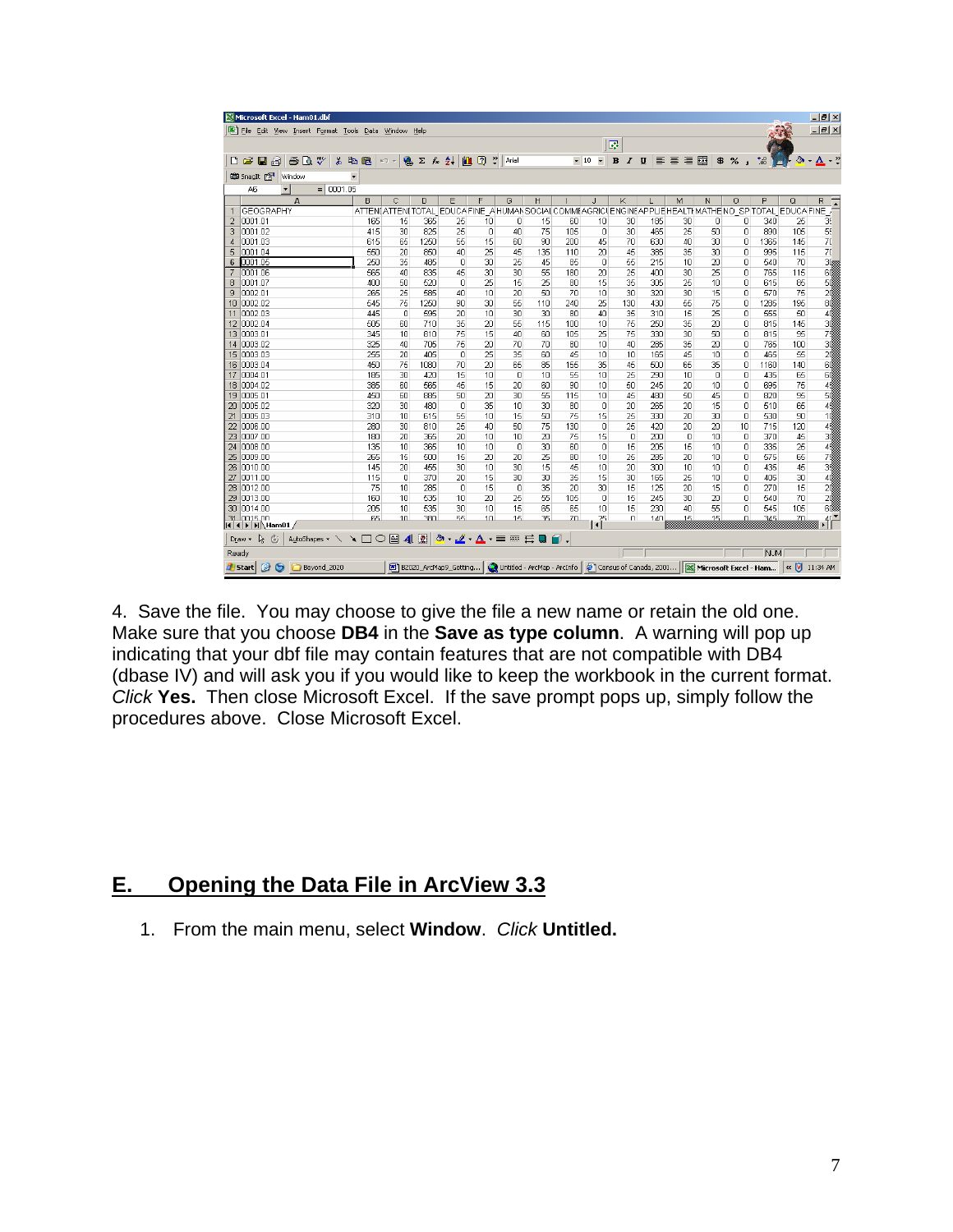

**(Figure 2)** 

2. **(Figure 2)** In the **Untitled** window, *click* **Tables** from the left menu, then *click* **Add** from the top menu. In the **Add Table** window browse to **Ham01.dbf**, select it, then *click* **OK**.

## **F. Joining the Files**

#### *Explanation of what occurs when two tables are joined:*

You can join a database table to an ArcView table (e.g., a shapefile theme's attribute table), if they share common fields of values. All of the rows selected by the database table's query can be joined to the ArcView table.

The contents of the ArcView table changes to include the joined attributes from the database table while the database table remains open and unchanged. The joined attributes are not permanently part of the ArcView table. ArcView gets the joined attributes from the database using a join query taken from the database table's query at the time of the join. If the values in the database change you can see those changes by refreshing the joined table. When you open a saved project, ArcView will recreate the join and retrieve the appropriate values into the local table.

The join query is not linked to the database table's query. After joining a database table and a local table, if you change the database table's query in a way that affects which rows are joined, the rows joined to the local table won't change when you refresh its values. To update which records are joined, you need to remove the join from the local table then join the tables again following the steps above.